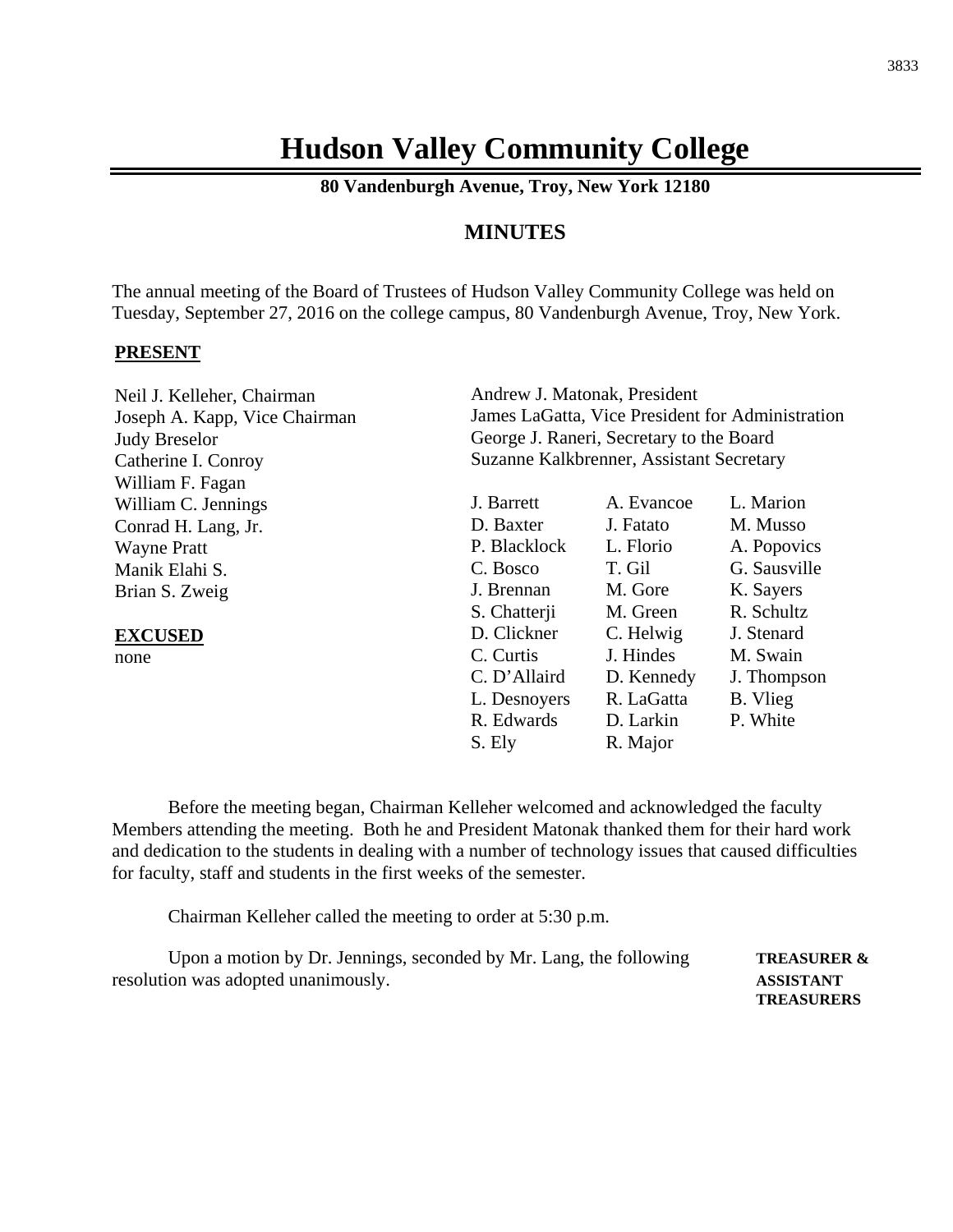**Resolved**, that the request to appoint the following treasurer and assistant treasurers, be, and hereby is, approved:

Joel R. Fatato, Treasurer John Braungard, Assistant Treasurer Maureen Ferraro-Davis, Assistant Treasurer Christine Lasch, Assistant Treasurer

Upon a motion by Mr. Elahi, seconded by Mr. Fagan, the following **RATIFICATION** resolution was adopted unanimously.

**Resolved,** that the request made for ratification of all actions taken by the Board on behalf of Hudson Valley Community College during the 2015-2016 academic year, be, and hereby is, approved.

Upon a motion by Dr. Kapp seconded by Ms. Breselor, the following **INDEMNIFICATION** resolution was adopted unanimously. **OF TRUSTEES**

**Resolved,** that the request for a motion that Hudson Valley Community College shall protect, indemnify, and save harmless the members of the College Board of Trustees for all transactions taken by the Board in the interests of the College during the 2016-2017 academic year be, and hereby is, approved.

Upon a motion by Mr. Elahi, seconded by Mr. Lang, the following **APPPOINTMENT** resolution was adopted unanimously. **OF INDEPENDENT**

## **AUDITORS**

**Resolved,** that the request for appointment of the firm of UHY LLP as independent auditors of the college accounts for the 2016-2017 fiscal year, September 1, 2016, through August 31, 2017, at a fee of \$38,000, be, and hereby is, approved.

Upon a motion by Dr. Jennings, seconded by Mr. Pratt, the following **COLLEGE** resolution was adopted unanimously. **BANKS**

**Resolved,** that the request made for approval of the following banks/organizations to be used as repositories for bank deposits, checking accounts, safe deposit contents, certificates of deposit, government securities, etc. for the 2016-2017 fiscal year, be, and hereby is, approved.

A. Certificates of Deposit/Money Market Accounts

Citizens Bank J.P. Morgan Chase Bank of America Key Bank M&T Bank First Niagara Bank Pioneer Savings Bank NBT Bank